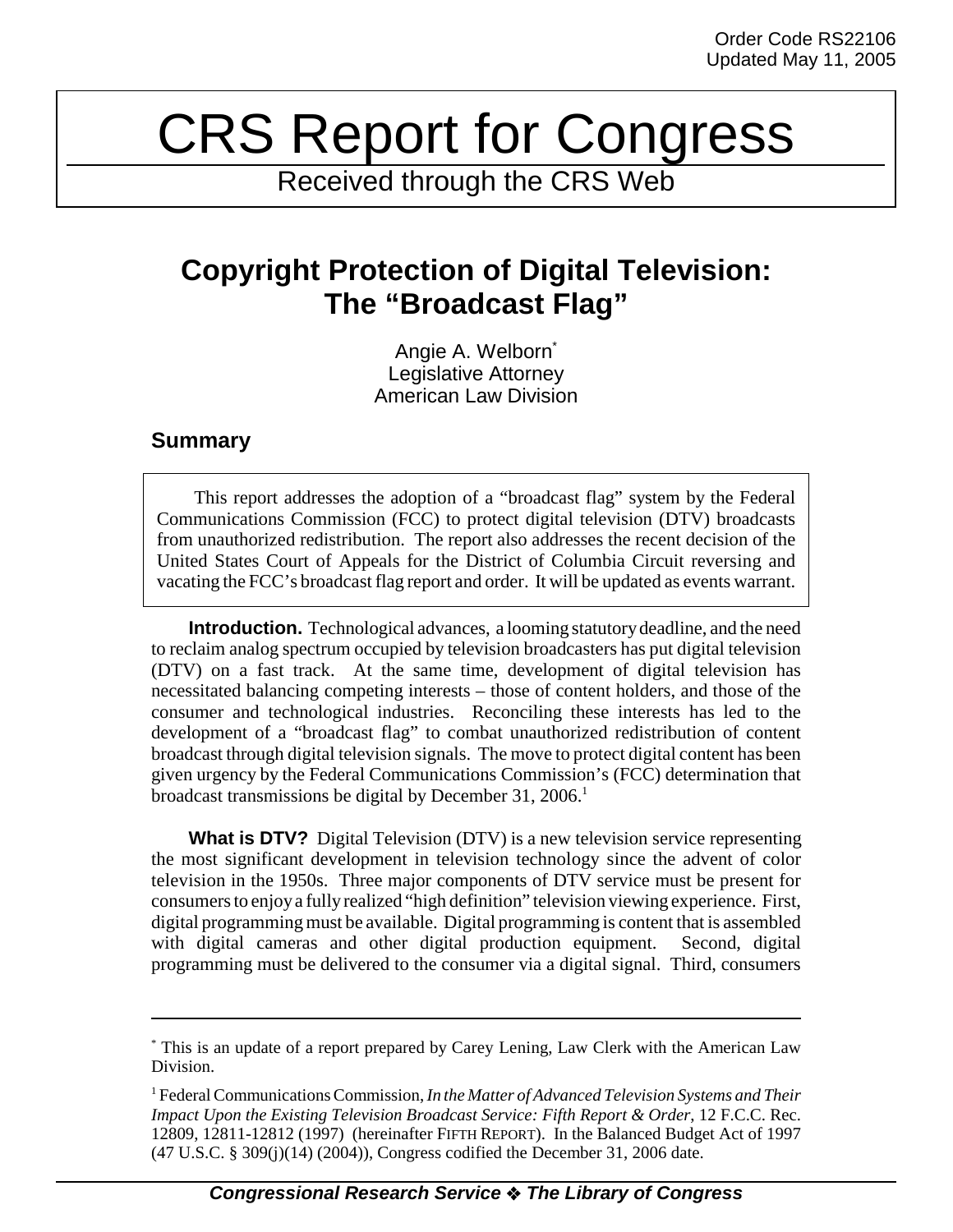must have digital television equipment capable of receiving the digital signal and displaying digital programming for viewing.<sup>2</sup>

Developing a protocol for transmitting and receiving digital television in a way that accommodated competing interests has proved challenging. Digital content, like other media, can be relatively easily duplicated and distributed, especially with the aid of the Internet.<sup>3</sup> Unlike other types of content, duplication of digital information does not degrade the original. Whereas the quality of a VHS tape degrades after successive copies, a DVD may be copied almost infinitely with no effect on the quality of the medium. It is due to the ease and inexhaustible potential of copying digital media, coupled with the proliferation of peer-to-peer services (such as Morpheus and Kazaa), that content providers have greeted this new technology with some trepidation.

**The Broadcast Flag.** The "broadcast flag" is a combination of technical specifications and federal regulations designed to combat unauthorized redistribution of content broadcast through digital television (DTV) signals. Its adoption was prompted largely by the Federal Communications Commission's (FCC) determination that broadcast transmissions be digital by December 31, 2006.<sup>4</sup> The FCC imposed a transition to DTV in part to capitalize on the sharper images, CD-quality sound and wider screen angles that are available from advanced digital technologies. But in addition to the technological impetus, the FCC has also been motivated by the knowledge that broadcasters, upon receiving digital spectrum allotments, must relinquish their analog spectrum allotments to the FCC. The analog spectrum will in turn be auctioned for other commercial and public interests. Content providers, fearing widespread piracy that would endanger aftermarket sales (such as cable re-broadcast, and DVD sales), urged the FCC to provide for a means to protect their assets. Meanwhile, consumer electronics and information technologists, as well as consumer rights groups, came together in an effort to minimize the possible negative outcome that a wide-scale regulation might have imposed.

The technical specifications behind the broadcast flag were a compromise measure, premised on an understanding that more restrictive approaches (such as encrypted signals created at the source of transmission) imposed economically or technologically infeasible conditions. The compromise came after a consortium of content providers, consumer electronics and information technology groups came together, forming the Broadcast Protection Discussion Group (BPDG).<sup>5</sup> The result of this consortium was a "Final

<sup>2</sup> For more information on DTV, see CRS Report RL31260, *Digital Television: An Overview*, by Lennard Kruger.

<sup>&</sup>lt;sup>3</sup> However, it should be noted that while duplication is fairly simple, distribution, especially of high-end digital content, can be quite time consuming. For example, over broadband connections, while a music file may take a matter of minutes, television shows in standard analog format take a number of hours. Digital programs (such as an hour of High Definition television programming) in turn, may take upwards of 10-15 hours to successfully download.

<sup>&</sup>lt;sup>4</sup> FIFTH REPORT at  $12811 \text{ }\P 5$ .

<sup>&</sup>lt;sup>5</sup> This collaboration was open to any group or individual wishing to participate, with the exception of the press. BPDG, *Final Report of the Co-Chairs of the Broadcast Protection Discussion Subgroup to the Copy Protection Technical Working Group*, FN 4, (June 3, 2002) (continued...)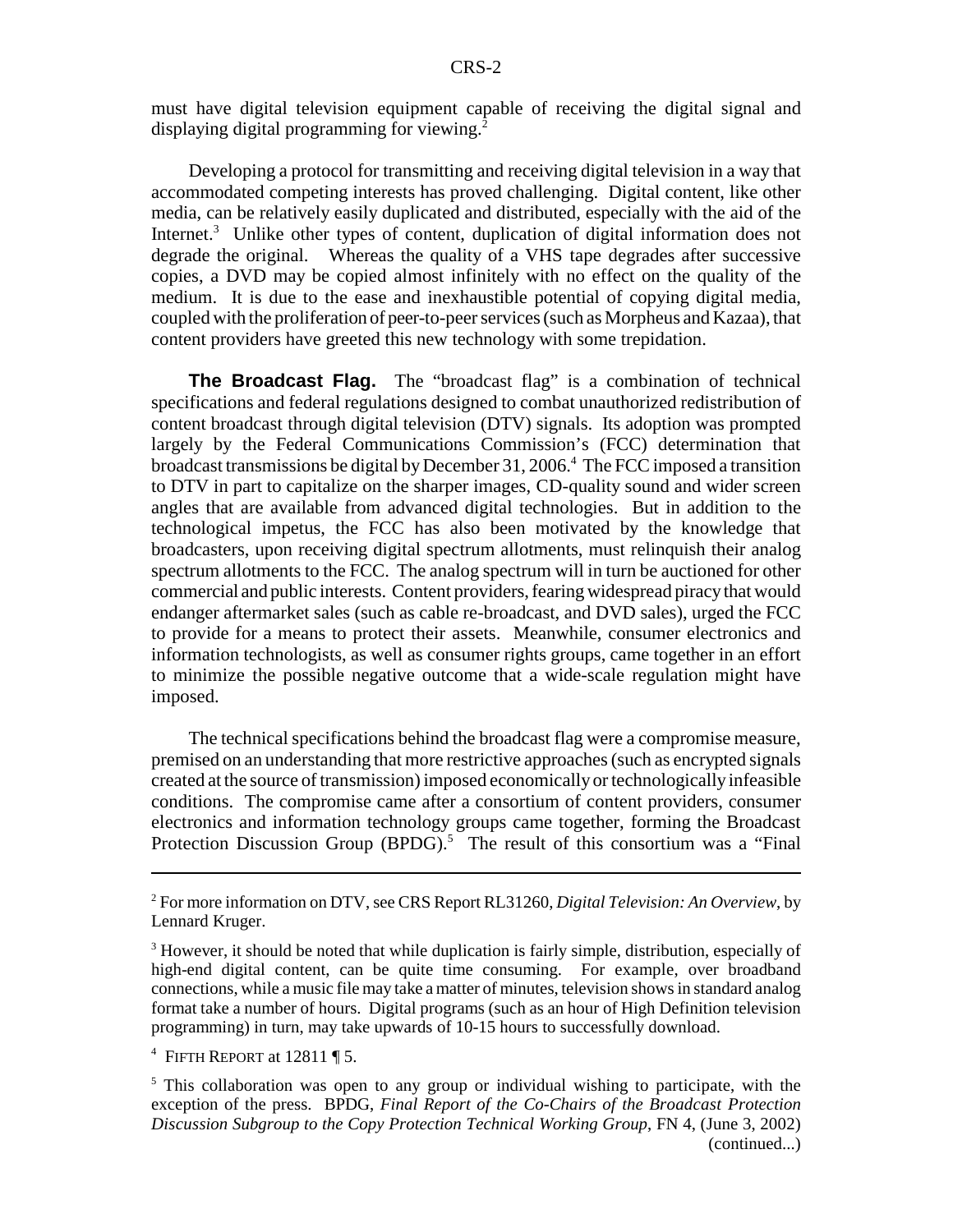Report" published in June 2002, which was delivered to Representative Billy Tauzin, then-Chairman of the House Committee on Energy and Commerce. The report suggested a set of "robustness and compliance" rules for devices capable of demodulating digital television signals, which would require that such devices protect "flagged" content from being recorded by unauthorized devices. However, the flag itself would not require that all machines recognize it, and would act only as a means to halt unauthorized use in machines capable of detecting it.

In November 2003, the FCC published a Report and Order in the matter of digital broadcast content protection, which required all digital devices capable of receiving digital broadcast over-the-air, and sold after July 1, 2005, to incorporate a standard content-protection technology that would recognize the broadcast flag, and limit redistribution when the flag is recognized.<sup>6</sup> The FCC's regulations apply the flag mark to all devices and receivers that are capable of receiving digital content. Such devices include, but are not limited to: televisions, computers, digital video-recorders (such as TiVo), and DVD players. The broadcast flag itself is optional for broadcasters, allowing them to determine how much copy-protection they wish to impose on their digital broadcast content.7

Because the flag does not prevent the distribution of content to non-compliant devices, a consumer who continues to use an older television set (or theoretically, a noncompliant demodulator) will still be able to receive and copy television programs in nondigital form. In addition, digital television sets made prior to July 1, 2005, will still enjoy digital content with no obstruction. In citing its support for a flag-based approach over encryption or other means, the FCC noted concerns over "the implementation costs and delays" associated with other solutions.<sup>8</sup>

In addition to the "compliance" requirements imposed on receiving devices, the FCC also imposed a "robustness" requirement that forces makers of consumer devices to ensure that circumvention is difficult. The standard of care adopted by the FCC was that of "an ordinary user using generally available tools or equipment."9

 $<sup>5</sup>$  (...continued)</sup>

<sup>(</sup>available at [http://www.cptwg.org/Assets/TEXT%20FILES/BPDG/BPDG%20Report.DOC]).

<sup>6</sup> FCC, *In the Matter of Digital Broadcast Content Protection: Report and Order and Further Notice of Proposed Rulemaking*, MB Docket No. 02-230, 18 F.C.C.R. 23550, 23589 (November 4, 2003) (hereinafter REPORT AND ORDER).

 $<sup>7</sup>$  The amount of copy protection has a potential for variability. For instance, a content provider</sup> such as C-SPAN may decide that no copy protection is necessary, and would set the flag to an off-position. Digital content could therefore be available without any restrictions to the user. However, a broadcaster who sought to show pay-per-view digital content might choose to set the flag to an on-position, which would disallow any form of copying, and could also potentially add a setting to restrict the amount of time a user has to watch the program after purchase. Alternatively, a content provider may decide that individual copying is permitted, provided a user views that copy on a secure, compliant device.

<sup>8</sup> REPORT AND ORDER at 23561.

<sup>&</sup>lt;sup>9</sup> REPORT AND ORDER, Appendix B, at 23592.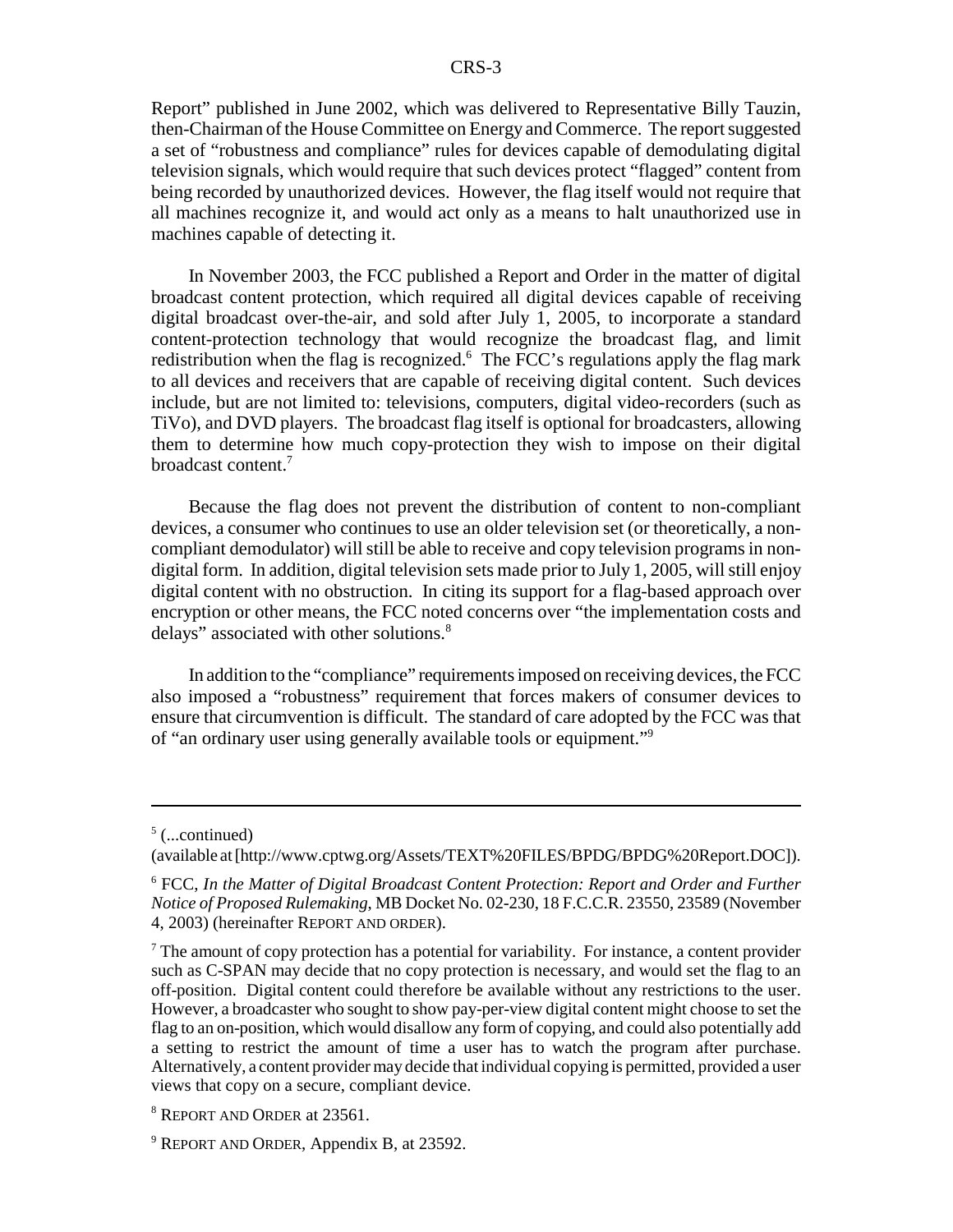**FCC Authority.** The FCC derives its regulatory authority over digital television from both direct and ancillary statutory authority.

*Digital Television Implementation Under the Telecommunications Act of 1996.* The Telecommunications Act of 1996 directed the FCC to promulgate regulations regarding the licensing of advanced television services. The act defined "advanced television services" as "television services provided using digital or other advanced technology."10 In prescribing such regulations, the Commission was authorized to adopt such "technical and other requirements as may be necessary or appropriate to assure the quality of the signal used to provide advanced television services ... and prescribe such other regulations as may be necessary for the protection of the public interest, convenience, and necessity."11

Pursuant to the Telecommunications Act of 1996, the FCC has issued regulations regarding spectrum allocation for digital television stations and has established a timeline for the implementation of digital broadcasting by licensees.<sup>12</sup> At least one court has agreed that in regard to television digital tuners, the FCC possessed reasonable authority to act, based on an "unambiguous command of an act of Congress."13

**Copyright Protection.** While copyright protection generally lies outside the scope of the FCC, the Commission may exercise jurisdiction over matters not explicitly provided for by statute if the exercise is "reasonably ancillary to the effective performance of the Commission's various responsibilities for the regulation of television broadcasting."14 The FCC has asserted that television receivers generally, and digital television receivers specifically, fall within the scope of that authority.15 Under the FCC Report and Order, "pursuant to the doctrine of ancillary jurisdiction, we adopt use of the ... flag as currently defined for redistribution control purposes and establish compliance and robustness rules for devices with demodulators to ensure that they respond and give effect to the ... flag." However, the FCC initially put off deciding on permanent mechanisms for approving "content protection and recording technologies to be used in

 $10$  47 U.S.C. 336(i)(1) (2000).

 $11$  47 U.S.C. 336(b)(4) and (5).

12 47 C.F.R. 73.624 (2004). *See also*: [http://www.fcc.gov/mb/policy/dtv/] for an overview of the FCC's activities with regard to the implementation of DTV.

<sup>13</sup> *Consumer Electronics Association v. FCC.*, 347 F.3d 291, 301 (D.C. Cir. Oct. 28, 2003).

<sup>14</sup> *U.S. v. Southwestern Cable Co.*, 392 U.S. 157, 178 (1968).

<sup>15</sup> As to ancillary jurisdiction, see *Southwestern Cable*, at 178. Concerning the FCC's ancillary authority, Congress has given the Commission "a comprehensive mandate," with "expansive powers," which has led the courts to conclude that the Communications Act of 1934 provides the Commission with ancillary jurisdiction over matters that are related to the provision of radio or television service, though not specifically enumerated in the act. Historically the FCC has exercised its ancillary jurisdiction to promulgate regulations in a number of areas. See *Southwestern Cable*, at 173, 177; *U.S. v. Midwest Video Corp*, 406 U.S. 649 (1972). In addition to this historic authority, the FCC relies on the definition of "wire/radio communications," which includes "all incidental 'instrumentalities, facilities, apparatus and services' that are used for the 'receipt, forwarding, and delivery' of such transmissions" as a basis for its authority over television receivers. REPORT AND ORDER at 23563.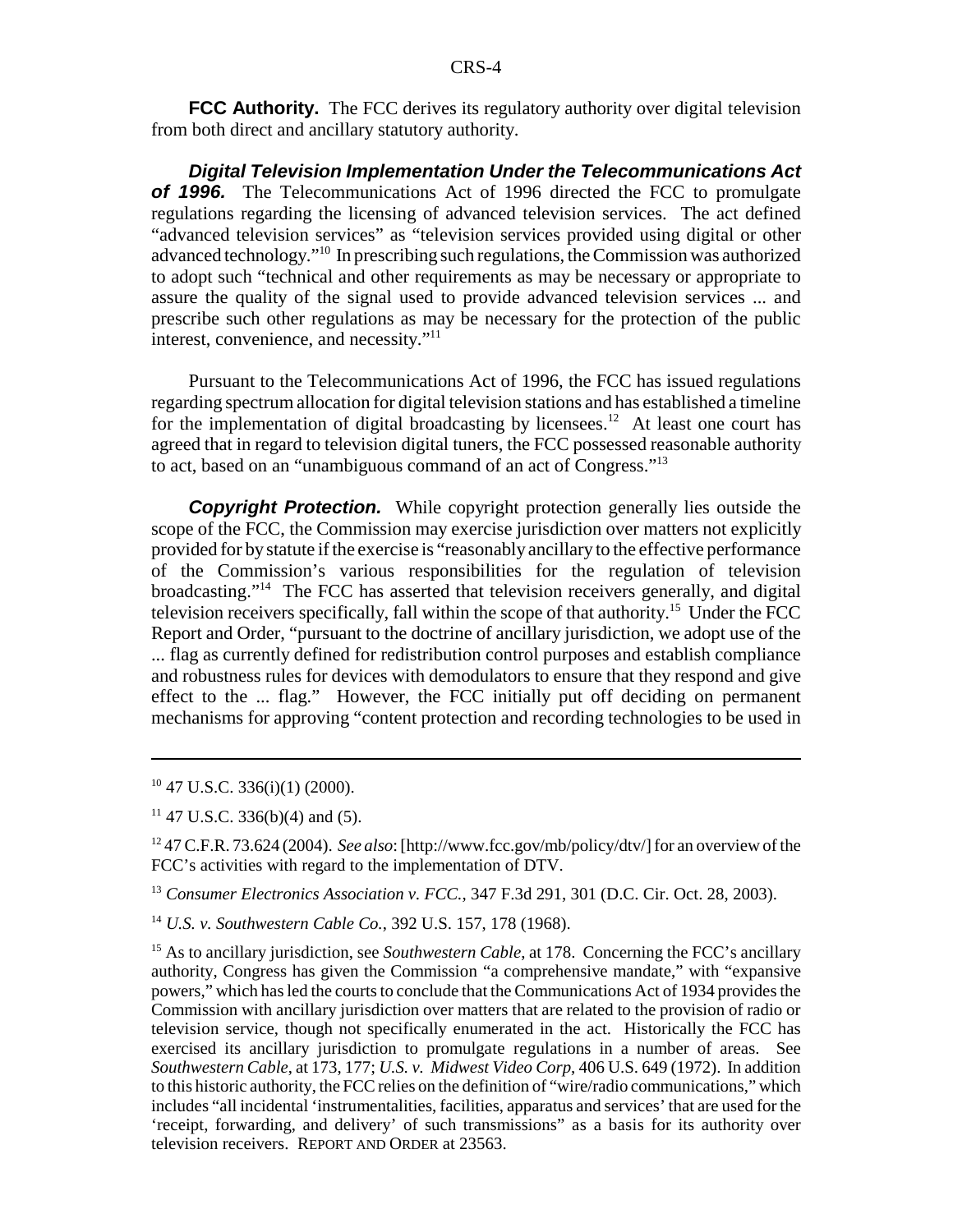conjunction with device outputs." Instead, in its Report and Order, the FCC proposed examination of such issues at a later time, and established an interim certification process for currently-proposed devices.<sup>16</sup> In addition to the need to regulate television broadcasting, the FCC's action arguably protects broadcasters from any unreasonable loss in advertising revenue that may result from unauthorized sharing of copyrighted digital television broadcasts.

However, the FCC was careful to note that the "scope of our decision does not reach existing copyright law," and that its rulemaking established a "technical protection measure" that did not change the underlying "rights and remedies available to copyright holders." In addition, "this decision is not intended to alter the defenses and penalties applicable in cases of copyright infringement, circumvention, or other applicable laws."17

**Possible Implications of the Broadcast Flag.** While the broadcast flag is intended to "prevent the indiscriminate redistribution of [digital broadcast] content over the Internet or through similar means," the goal of the flag was not to impede a consumer's ability to copy or use content lawfully in the home, nor was the policy intended to "foreclose use of the Internet to send digital broadcast content where it can be adequately protected from indiscriminate redistribution."<sup>18</sup> However, current technological limitations have the potential to hinder some activities which might normally be considered "fair use" under existing copyright law.<sup>19</sup> For example, a consumer who wished to record a program to watch at a later time, or at a different location (time-shifting, and space-shifting, respectively), might be prevented when otherwise approved technologies do not allow for such activities, or do not integrate well with one another, or with older, "legacy" devices. In addition, future fair or reasonable uses may be precluded by these limitations. For example, a student would be unable to email herself a copy of a project with digital video content because no current secure system exists for email transmission.

In addition, some consumer electronics and information technology groups contend that the licensing terms for approving new compliant devices are limiting, and may potentially stifle innovation, especially with regard to computer hardware.20 While the FCC in its Report and Order declined to establish formal guidelines for which "objective

20 Center for Democracy and Technology, *Implications of the Broadcast Flag: A Public Interest Primer*, (December 2003) (available at [http://www.cdt.org/copyright/031216broadcastflag.pdf]).

<sup>&</sup>lt;sup>16</sup> FCC, REPORT AND ORDER, at 23575.

<sup>17</sup> *Id*. at 23555.

<sup>18</sup> *Id*.

<sup>&</sup>lt;sup>19</sup> An owner of a copyright has a number of exclusive rights under the Copyright Act (17 U.S.C. § 101 *et seq.*), including the exclusive right to reproduce and distribute copies. To establish a claim of copyright infringement, the plaintiff must show ownership of the copyright and copying by the defendant. However, a claim of copyright infringement is subject to certain statutory exceptions, including the fair use exception (17 U.S.C. § 107 (2004)). This exception "permits courts to avoid rigid application of the copyright statute when, on occasion, it would stifle the very creativity which that statute is designed to foster" (*Dr. Seuss Enters., L.P. v. Penguin Books USA*, 109 F.3d 1394, 1399 (9<sup>th</sup> Cir. 1997)).